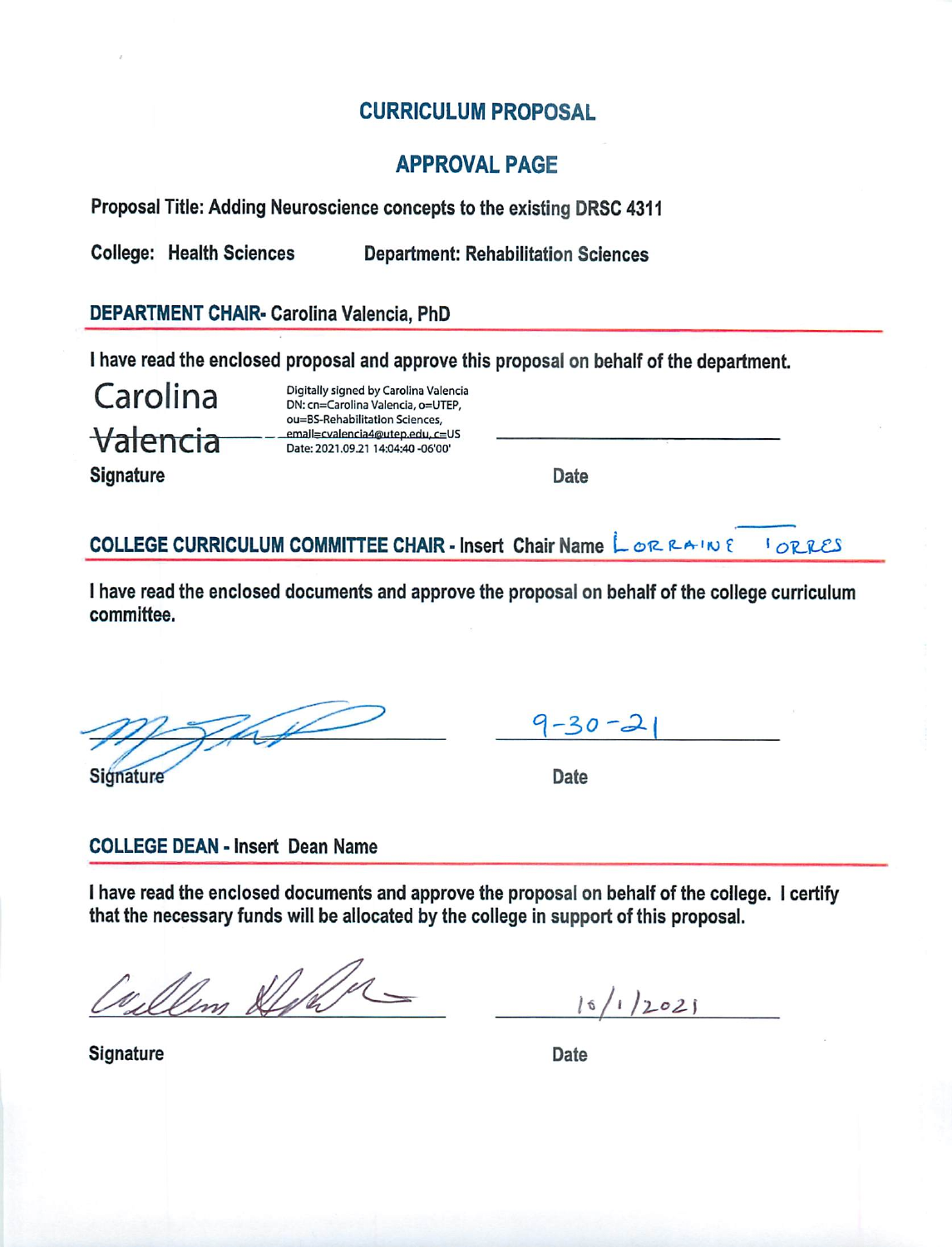# **UNDERGRADUATE CURRICULUM CHANGE MEMO**

| Date:                  | September 20, 2021                                                                                   |  |
|------------------------|------------------------------------------------------------------------------------------------------|--|
| From:                  | Dr. Carolina Valencia, Program Director Bachelor of Science in Rehabilitation Sciences (BS-<br>RHSC) |  |
| Through:               | Dr. Lorraine Torres, Chair CHS Academic Affairs Committee                                            |  |
| Through:               | Dr. William Robertson, Interim Dean of The College of Health Sciences                                |  |
| To:                    | Dr. Andrew Fleck, Chair of the Undergraduate Curriculum Committee                                    |  |
| <b>Proposal Title:</b> | Adding Neuroscience concepts to the existing DRSC 4311                                               |  |

To whom it may concern,

The approved interdisciplinary Bachelor of Science in Rehabilitation Sciences (BS-RHSC) major at The University of Texas at El Paso (UTEP) was designed to prepare undergraduate students for a graduate school and careers in the rehabilitation professions. This program provides students with the requisite course knowledge, skills, values, and attitudes that will prepare them to meet the challenges of graduate or professional education in Physical Therapy (PHTH), Occupational Therapy (OCTH), Rehabilitation Counseling (RHCO), and Speech Language Pathology (SPLA), as well as other health professions.

The Bachelor of Science in Rehabilitation Sciences is requesting a minor course change in the existing **DRSC 4311- The Science of Collaboration in the Rehabilitation Sciences**

**Rationale:** Currently students in the Bachelor of Rehabilitation Sciences acquire core competencies required for effective interprofessional collaboration in research and clinical practice through different courses and service-learning activities. One of the pillars of rehabilitation is neuroscience and the essential principles of neuroplasticity. Faculty believe that adding this important pillar (currently missing) to this exciting course will be very beneficial to the students. For example, students will develop knowledge about the essential principles of neuroplasticity as well as advancements in its incorporation into rehabilitation disciplines through broad collaboration in research and clinical practice. Therefore, students will acquire the core competencies required for effective interprofessional collaboration in research and clinical practice through the understanding of neuroscience in rehabilitation.

Course name will change to:"**DRSC 4311- The Science of Collaboration through Neuroscience in Rehabilitation"**

Credits hours will not change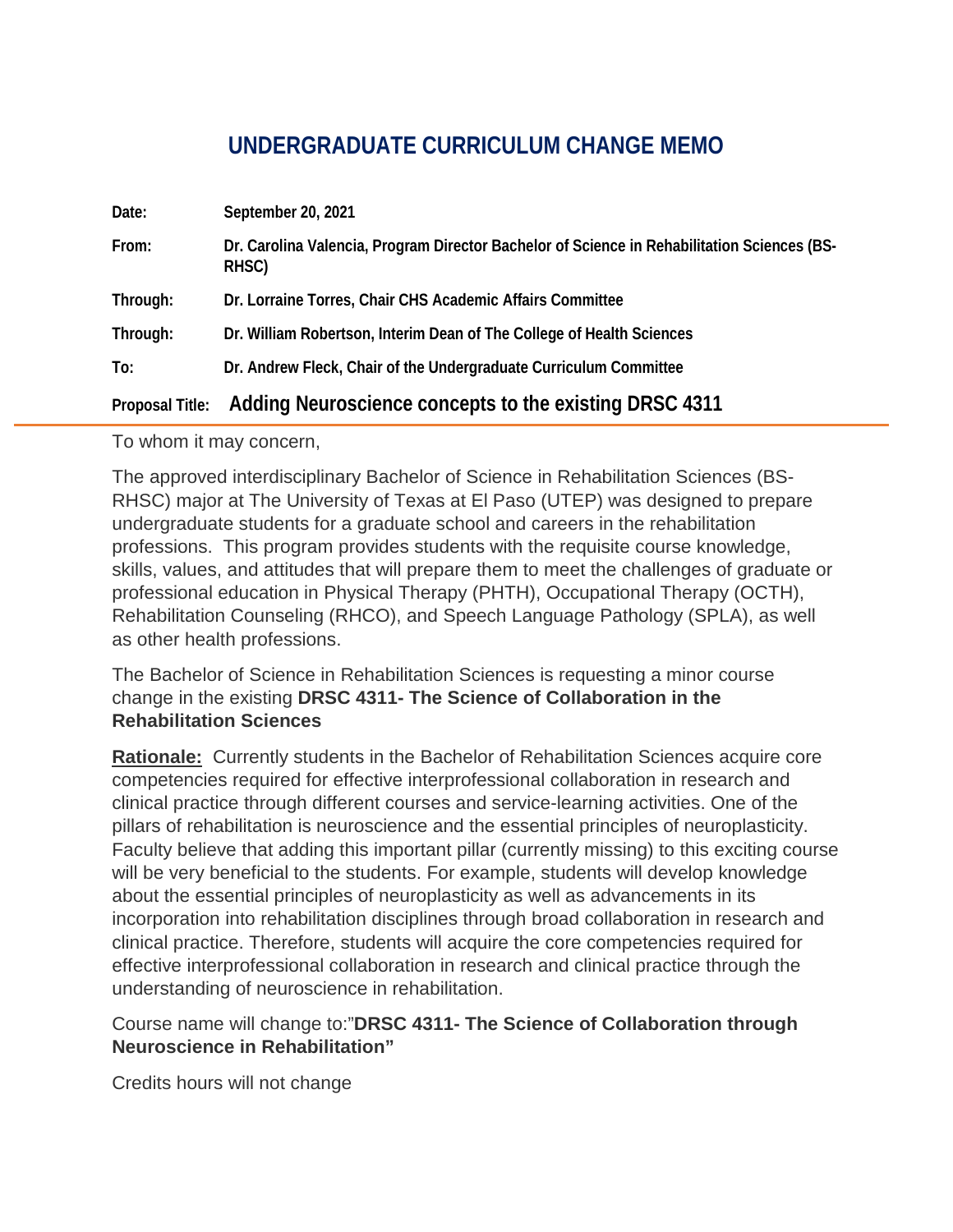#### **Highlighted below are the changes on the Course Description:**

Interpretation and application of principles of group dynamics and effective team communication, models of interdisciplinary collaborative research and clinical practice through Neuroscience in Rehabilitation. Development of skills in identifying different aspects of rehabilitation including advancements of neuroscience, sociocultural context, opportunities for collaborative leadership, professional issues, and strategies for conflict management within interdisciplinary teams.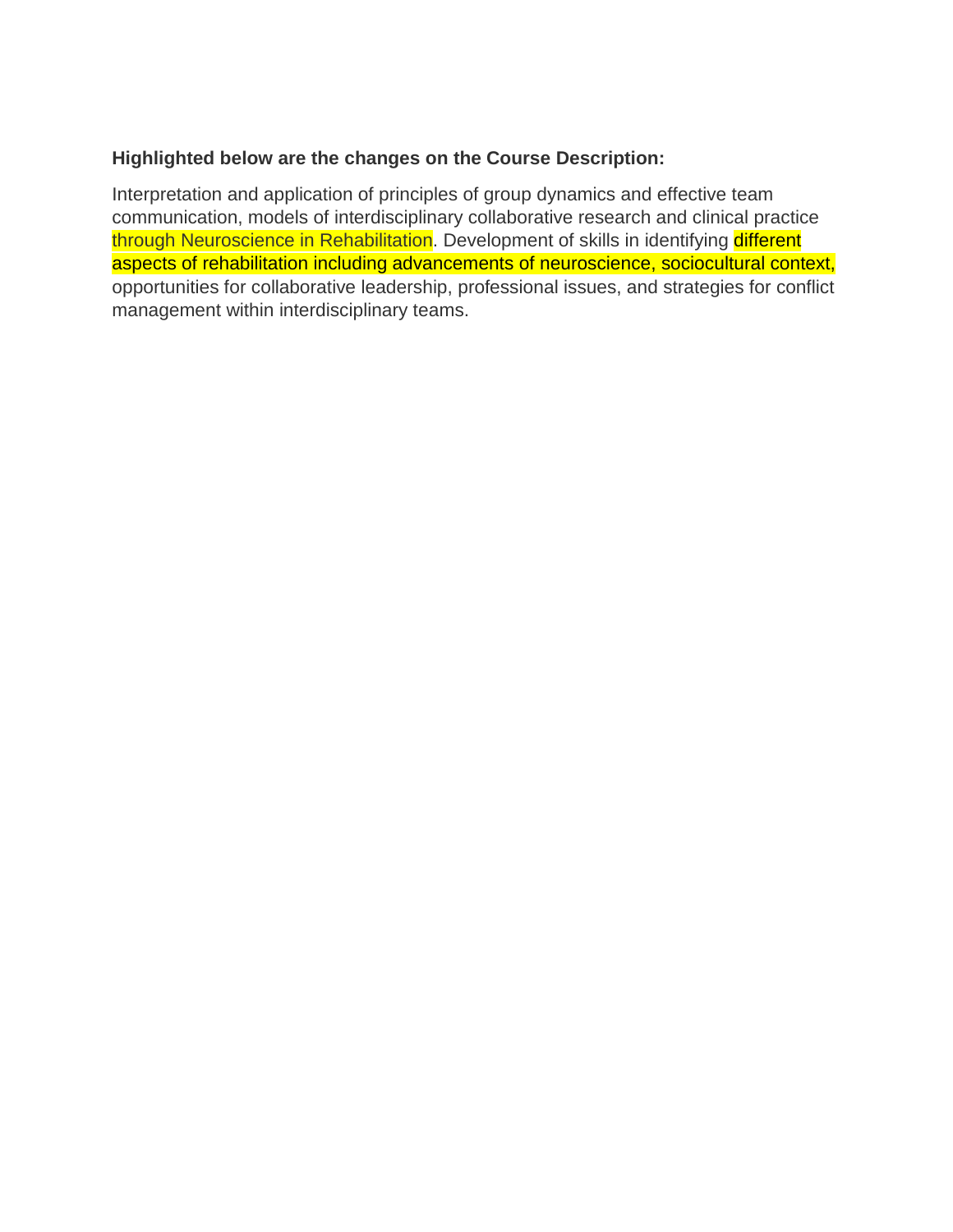# **COURSE CHANGE FORM**

### **All fields below are required**

**College : Health Sciences Department : Rehabilitation Sciences**

**Rationale for changing the course:** 

**Faculty believe that adding concrete and necessary concepts of neuroscience (currently missing) to this exciting course will be very beneficial to the students. Students will develop knowledge about the essential principles of neuroplasticity as well as advancements in its incorporation into rehabilitation disciplines through broad collaboration in research and clinical practice. Therefore, students will acquire the core competencies required for effective interprofessional collaboration in research and clinical practice through the understanding of neuroscience in rehabilitation.**

### **All fields below are required**

#### **Subject Prefix and number DRSC 4311**

| Change                    | From                                                                                                                                                                                                                                                                                                                                                                                                                                                                            | To                                                                                                                                                                                                                                                                                                                                                                                                                                                                                                                                                |
|---------------------------|---------------------------------------------------------------------------------------------------------------------------------------------------------------------------------------------------------------------------------------------------------------------------------------------------------------------------------------------------------------------------------------------------------------------------------------------------------------------------------|---------------------------------------------------------------------------------------------------------------------------------------------------------------------------------------------------------------------------------------------------------------------------------------------------------------------------------------------------------------------------------------------------------------------------------------------------------------------------------------------------------------------------------------------------|
| Ex. Prerequisite          | <b>Ex. POLS 2310</b>                                                                                                                                                                                                                                                                                                                                                                                                                                                            | <b>Ex. POLS 2312</b>                                                                                                                                                                                                                                                                                                                                                                                                                                                                                                                              |
| Course Title              | The Science of Collaboration in<br>the Rehabilitation Sciences                                                                                                                                                                                                                                                                                                                                                                                                                  | The Science of Collaboration<br>through Neuroscience in<br>Rehabilitation                                                                                                                                                                                                                                                                                                                                                                                                                                                                         |
| <b>Course Description</b> | Interpretation and application of<br>principles of group dynamics and<br>effective team communication,<br>models of interdisciplinary<br>collaborative research and<br>clinical practice across health<br>professions. Development of<br>skills in identifying sociocultural<br>aspects of health care<br>organizations, opportunities for<br>collaborative leadership,<br>professional issues, and<br>strategies for conflict<br>management within<br>interdisciplinary teams. | Interpretation and application of<br>principles of group dynamics and<br>effective team communication,<br>models of interdisciplinary<br>collaborative research and<br>clinical practice through<br>Neuroscience in Rehabilitation.<br>Development of skills in<br>identifying different aspects of<br>rehabilitation including<br>advancements of neuroscience,<br>sociocultural context,<br>opportunities for collaborative<br>leadership, professional issues,<br>and strategies for conflict<br>management within<br>interdisciplinary teams. |
|                           |                                                                                                                                                                                                                                                                                                                                                                                                                                                                                 |                                                                                                                                                                                                                                                                                                                                                                                                                                                                                                                                                   |

#### **Course Title The Science of Collaboration in the Rehabilitation**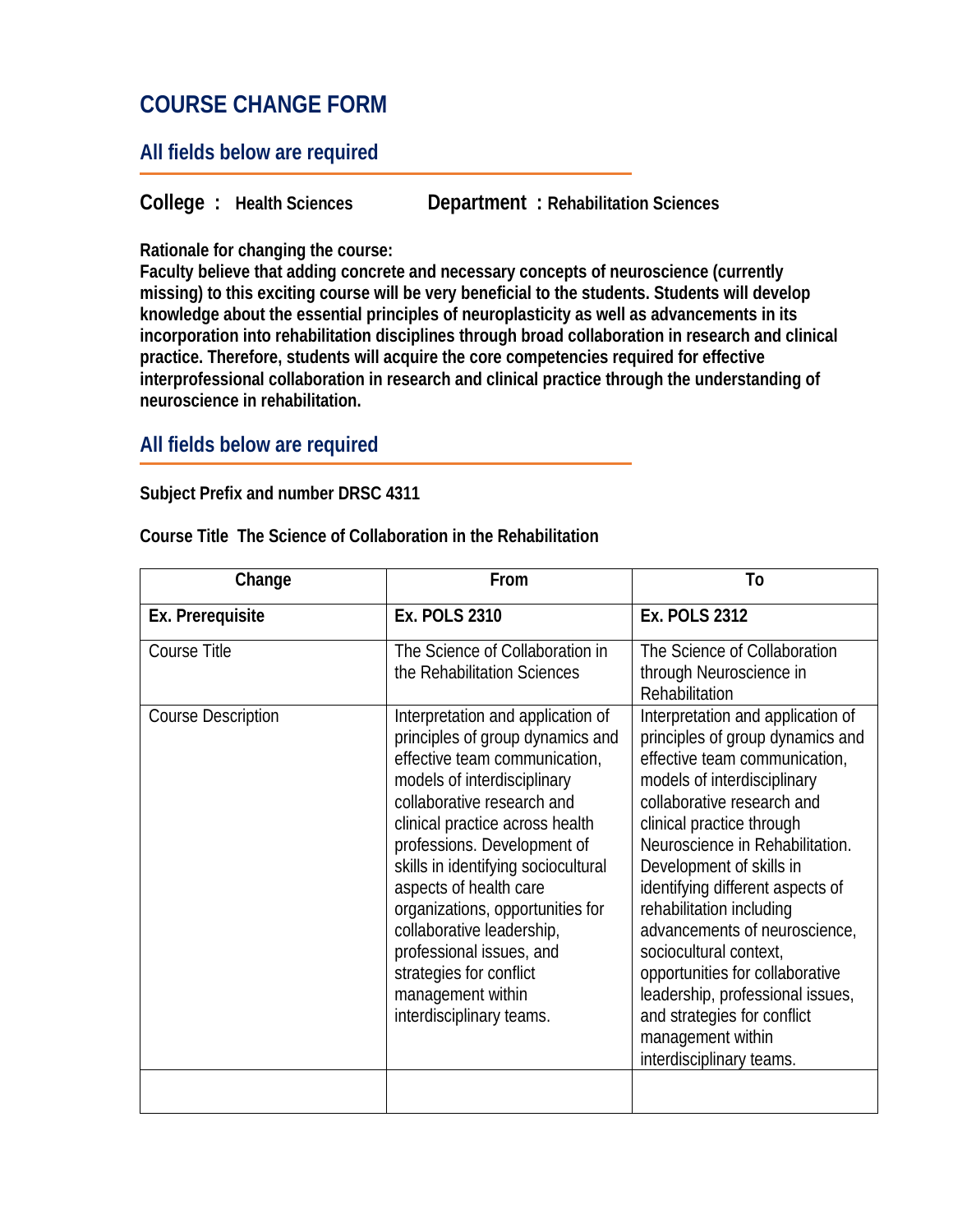# **DRSC 4311: The Science of Collaboration through Neuroscience in Rehabilitation (hybrid)**

CRN: Fall 2022

Professor: Dr. Anita Parada, Ph.D., CBIS abialunska@utep.edu (915) 747-8225

Office Hours: In-person on Wednesdays at 1-3 p.m. Mountain Time or virtually via Zoom by appointment.

# **Course Information**: What this class is about and what we will do

# **COURSE DESCRIPTION**

Interpretation and application of principles of group dynamics and effective team communication, models of interdisciplinary collaborative research and clinical practice through Neuroscience in Rehabilitation. Development of skills in identifying different aspects of rehabilitation including advancements of neuroscience, sociocultural context, opportunities for collaborative leadership, professional issues, and strategies for conflict management within interdisciplinary teams.

# **COURSE GOALS**

DRSC 4311 is a required 3-credit core course for the Rehabilitation Sciences major. There are two primary goals of DRSC 4311. First goal is to develop students' knowledge about the essential principles of neuroplasticity as well as advancements in its incorporation into rehabilitation disciplines through broad collaboration in research and clinical practice. The key elements of dynamical organization of nervous system from cells to networks to modules to systems which underlies human behavior will then be covered. Second goal is to train the core competencies required for effective interprofessional collaboration in research and clinical practice and understanding how they facilitate effective rehabilitation.

This course facilitates students' experiential learning by implementing a project-based framework. Students may demonstrate and apply the knowledge gained throughout the interdisciplinary major and develop skills including critical thinking, synthesis and integration, teamwork and communication. In addition, this course will support the professional preparation of students for their future academic and career pursuits.

# **COURSE OBJECTIVES OR EXPECTED LEARNING OUTCOMES**

At the end of this course, students will be able to:

- o Describe the core competencies for interprofessional collaboration.
- o Recognize team dynamics and group processes enabling effective interprofessional collaboration in clinical practice and research.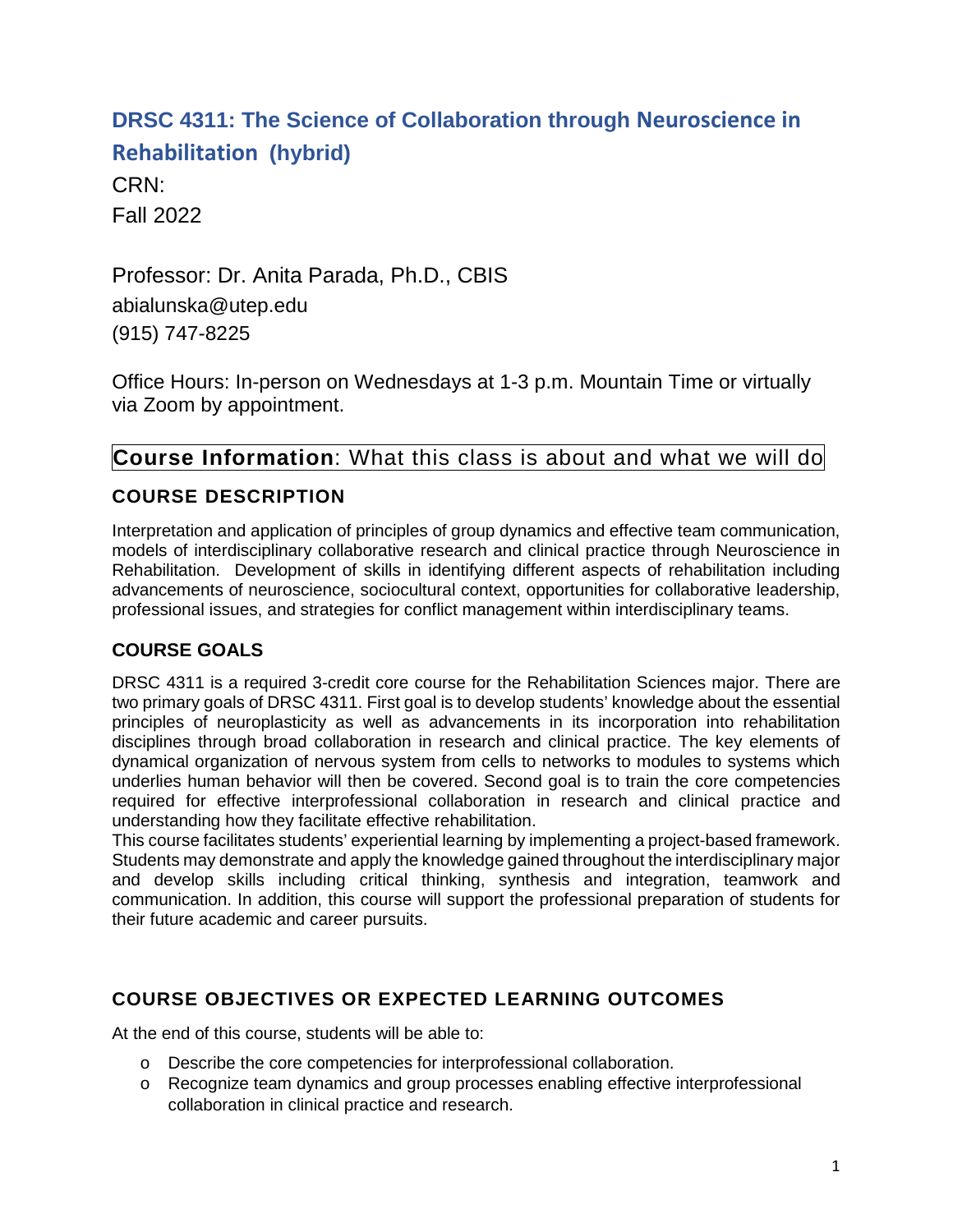- o Discuss critical concepts and techniques to understand the dynamical organization of nervous system
- o Discuss essential principles of positive and negative neuroplasticity
- $\circ$  Describe methods of modification of human behavior through modulation of the nervous system
- o Incorporate recent neuroscientific and neurorehabilitation evidence into clinical practice
- o Design the interprofessional collaborative team project (research or clinical) that addresses neurorehabilitation problems and includes a partnership with external partners inequities

# **LEARNING MODULES**

This course is designed using a team-based setting and modular format. Instructor assigns students into diverse teams consisting of 5-6 members (from different major or concentration) that work together over semester on team assignments and final project. The studied topics are covered in the separate weekly or bi-weekly modules. Each studied module is "packaged" so that all the materials, submission areas, discussions, quizzes, and link to live, online sessions are in one area for a given module regardless whether we meet in-person or online. In order to be graded, all assignments (both individual and team) need to be submitted using Blackboard and by deadlines specified below in *Course Assignments and Gradin*g section.

# **REQUIRED MATERIALS**

The all required materials to study in this course (readings, videos, etc.) are posted on Blackboard in weekly modules.

# **COURSE ASSIGNMENTS AND GRADING**

Assignments for this course are assessed according to rubrics. You can find these rubrics by clicking on the appropriate assignment link in Blackboard and choosing to "View Rubric" from the button beneath the Points Possible for the assignment.

Grade Distribution:

 $1000-900 = A$  899-800 = B 799-700 = C 699-600 = D 599 and Below = F

- o 100 Points: Quizzes
- o 100 Points: Participation in Discussions
- o 150 Points: Weekly Team Assignments
- o 400 Points: Team Project
- o 250 Points: Final Test

**Weekly Quizzes**: To monitor acquiring of knowledge on dynamics of nervous system, neuroplasticity, and neuromodulation students will be asked to complete quizzes which cover assigned readings from the current module. The deadline for quizz is Monday, when we begin a new module, at 11:59 pm.

**Discussions**: Students will be required to participate in weekly discussion boards – both an initial post and responses to your peers to advance critical thinking and communication skills. Discussions are due to selected Wednesday at 11:59 pm.

**Team Activities**: To promote understanding of the course's material and practice teamwork skills, students will be required to participate in weekly team activities that include small team assignments (e.g. search for evidence supporting a particular concept,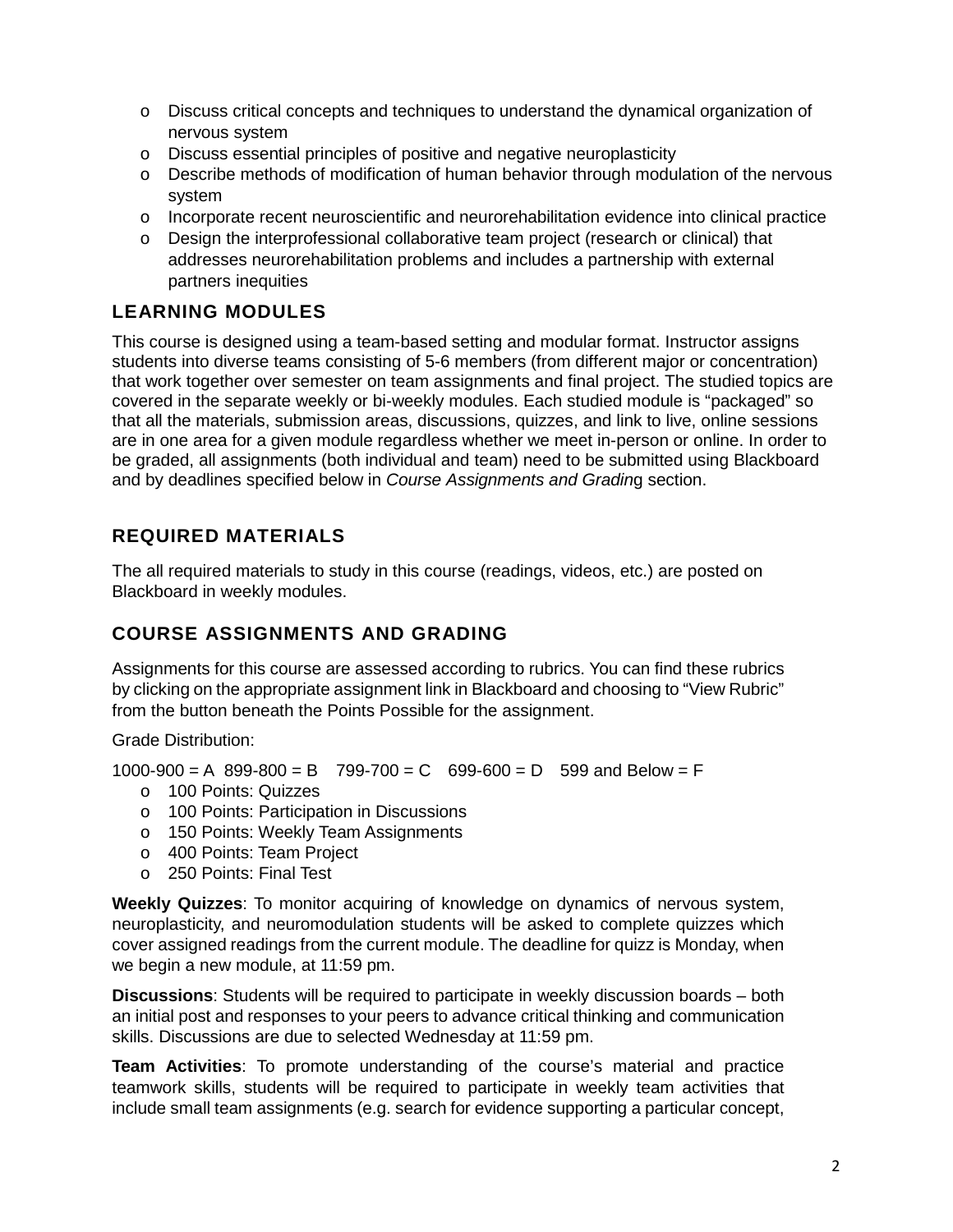arguing with other teams, analyzing data and generating conclusions, generating own examples for the concepts discussed in the current weekly module). Weekly deadline for submissions of team assignments is Friday at 11:59 pm.

**Team Project**: To deepen understanding of neuroscience, engineering, and interprofessional collaboration in the rehabilitation as well as develop teamwork skills that facilitate effective collaboration, students will designed and present a project on a selfselected by teams' neurorehabilitation problem and how to improve rehabilitation outcomes linked to this problem in the community (either local or national or global). The design will include description of a problem based on literature review and or epidemiologic data evidence, targeted population, proposed intervention (research or activities to incorporate existing findings into clinical practice) and arguments supporting their choice, and expected results as well as as well as reflections on their experiences on working in a team over semester.

**Final Test:** At the end of the semester student will complete a comprehensive test that includes multi-choice, true/false, and open-ended questions covering the materials studied over semester. The goal is to syntesize students' insight on the neuroplasticity, neuromodulation as well as teamwork and their importance in the rehabilitation.

All points collected on weekly assignments cannot be made up, so students are expected to stay active in the course by logging in at least three times a week.

# **TECHNOLOGY REQUIREMENTS**

Course content is delivered via the Internet through the Blackboard learning management system and includes in-person meetings. Ensure your UTEP e-mail account is working and that you have access to the Web and a stable web browser. Google Chrome and Mozilla Firefox are the best browsers for Blackboard; other browsers may cause complications. When having technical difficulties, update your browser, clear your cache, or try switching to another browser.

You will need to have access to a computer/laptop to access the course's materials to participate and submit assignments (also during in-person meetings); in addition, you need to have an access to a webcam, and a microphone to participate in live, online sessions. You will need to download or update the following software: Microsoft Office, Adobe Acrobat Reader, Windows Media Player, QuickTime, Zoom, and Java. Check that your computer hardware and software are up-to-date and able to access all parts of the course.

If you do not have a word-processing software, you can download Word and other Microsoft Office programs (including Excel, PowerPoint, Outlook and more) for free via UTEP's Microsoft Office Portal. Click the following link for more information about [Microsoft Office 365](https://www.utep.edu/technologysupport/ServiceCatalog/SOFTWARE_PAGES/soft_microsoftoffice365.html) and follow the instructions.

IMPORTANT: If you encounter technical difficulties beyond your scope of troubleshooting, please contact the UTEP [Help Desk](https://www.utep.edu/irp/technologysupport/) as they are trained specifically in assisting with technological needs of students. Please do not contact me for this type of assistance. The Help Desk is much better equipped than I am to assist you!

# **Course Communication**: How we will stay in contact with each other

There are a number of ways we can keep the communication channels open: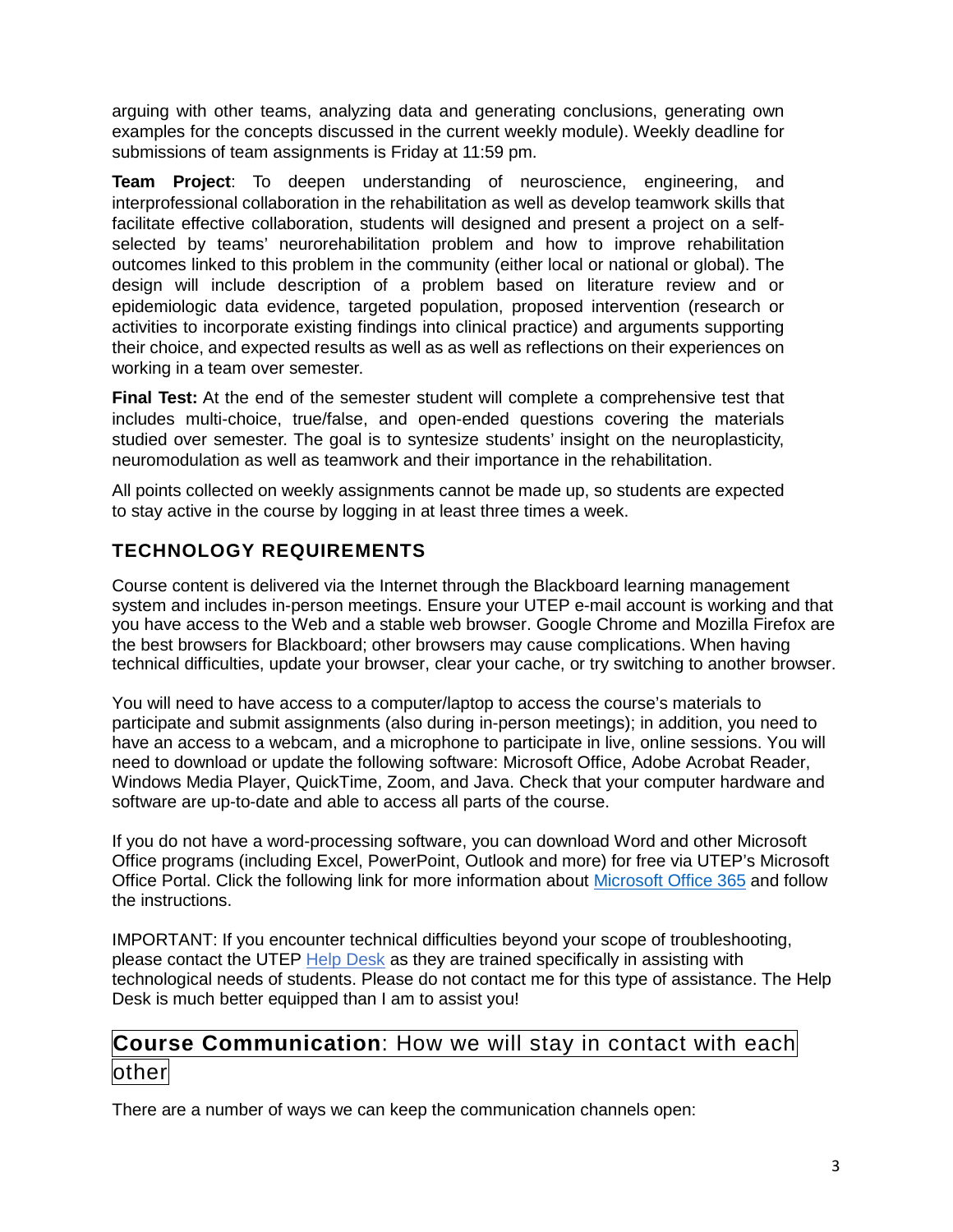• **Office Hours**: My office hours will be held in-person or on Zoom by appointment and during the following times:

Wednesday: 1-3 p.m. Mountain Time

- **Email**: UTEP e-mail is the best way to contact [\(abialunska@utep.edu\)](mailto:abialunska@utep.edu). I will make every attempt to respond to your e-mail within 24-48 hours of receipt. When e-mailing me, be sure to email from your UTEP student account and please put the course number in the subject line. In the body of your e-mail, clearly state your question. At the end of your email, be sure to put your first and last name, and your university identification number.
- **Help Board**: If you have a question that you believe other students may also have, please post it in the Help Board of the discussion boards inside of Blackboard. Please respond to other students' questions if you have a helpful response.
- **Announcements**: Check the Blackboard announcements frequently for any updates, deadlines, or other important messages.

# **NETIQUETTE**

As we know, sometimes communication online can be challenging. It's possible to miscommunicate what we mean or to misunderstand what our classmates mean given the lack of body language and immediate feedback. Therefore, please keep these netiquette (network etiquette) guidelines in mind. Failure to observe them may result in disciplinary action.

- o Always consider audience. This is a college-level course; therefore, all communication should reflect polite consideration of other's ideas.
- o Respect and courtesy must be provided to classmates and to the instructor at all times. No harassment or inappropriate postings will be tolerated.
- o When reacting to someone else's message, address the ideas, not the person. Post only what anyone would comfortably state in a face-to-face situation.
- o Blackboard is not a public internet venue; all postings to it should be considered private and confidential. Whatever is posted on in these online spaces is intended for classmates and professor only. Please do not copy documents and paste them to a publicly accessible website, blog, or other space.

# **Course Policies**: What do you need to do to be successful in the course

# **ATTENDANCE AND PARTICIPATION**

Attendance in the course is determined by participation in the learning activities of the course. Your participation in the course is important not only for your learning and success but also to create a community of learners. Participation is determined by completion of the following activities:

- o Reading/Viewing all course materials to ensure understanding of assignment requirements
- o Participating in engaging discussion with your peers on the discussion boards (grading rubric provided in the "grading information" area of each forum) and group activities
- o Participating in scheduled in-person/Zoom sessions
- o Staying in a regular contact with your assigned teammates
- o Other activities as indicated in the weekly modules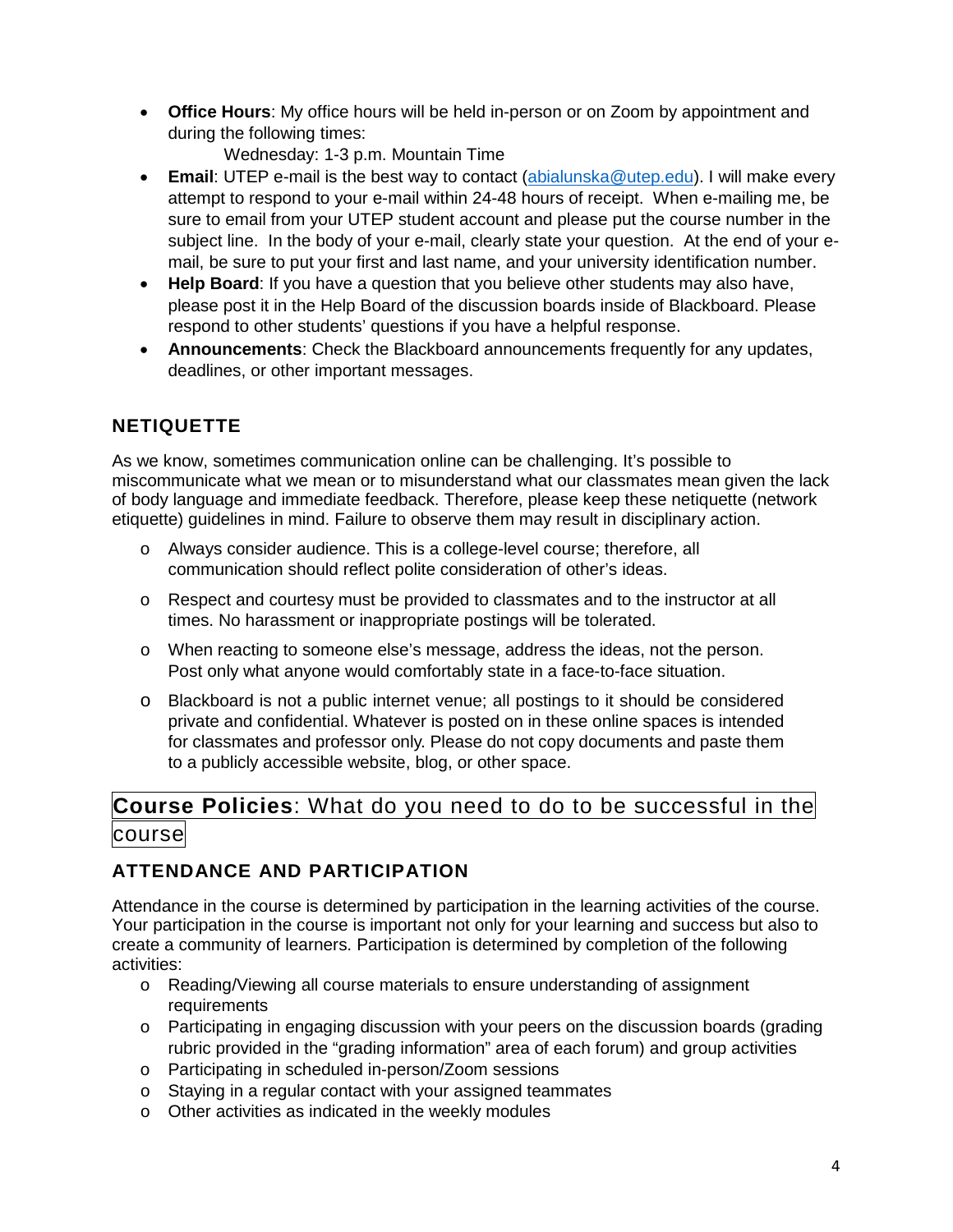Because these activities are designed to contribute to your learning each week, they cannot be made up after their due date has passed.

#### **EXCUSED ABSENCES AND/OR COURSE DROP POLICY**

According to UTEP Curriculum and Classroom Policies, "When, in the judgment of the instructor, a student has been absent to such a degree as to impair his or her status relative to credit for the course, the instructor may drop the student from the class with a grade of "W" before the course drop deadline and with a grade of "F" after the course drop deadline." See academic regulations in the UTEP Undergraduate Catalog for a list of excuse absences. Therefore, if I find that, due to non-performance in the course, you are at risk of failing, I will drop you from the course. I will provide 24 hours advance notice via email.

#### **ZOOM AND IN-PERSON SESSIONS**

This class requires that you participate in scheduled live class meetings and team activities.

The meetings will be held on Mondays and Wednesdays from 9:00 a.m. to 10:20 a.m. Mountain Time.

You can join them using Zoom link posted on Blackboard in the current module and watch later using a link to recorded session.

The selected live meetings on the following dates are scheduled to be held in-person in a classroom no. 332 located in the College of Business Administration.

The class is divided into teams of 5 students. The half of teams is included in Team Set A and the rest teams are included in Team Set B.

**In-person meeting regardless of which team set you are is scheduled on August 23**.

**In-person meetings only for specific teams included in either Set A or Set B:**

**Team Set A**: dates

#### **Team Set B:** dates

These dates and/or in-person option may be modified at Instructor's discretion and the current health authorities' or UTEP's policies.

Students are expected to, at least occasionally, participate in the in-person sessions. The demonstration sessions will be recorded and provided so that they can be reviewed by classmates at a later time. The team activities require active participation of all team members and may be completed and submitted to Blackboard by Friday at 11:59 p.m. Montain Time. Students should not record the sessions and post them to any sites outside of Blackboard.

If you are unable to attend a live session, please let me know as soon as possible so that accommodations can be made when appropriate.

### **DEADLINES, LATE WORK, AND ABSENCE POLICY**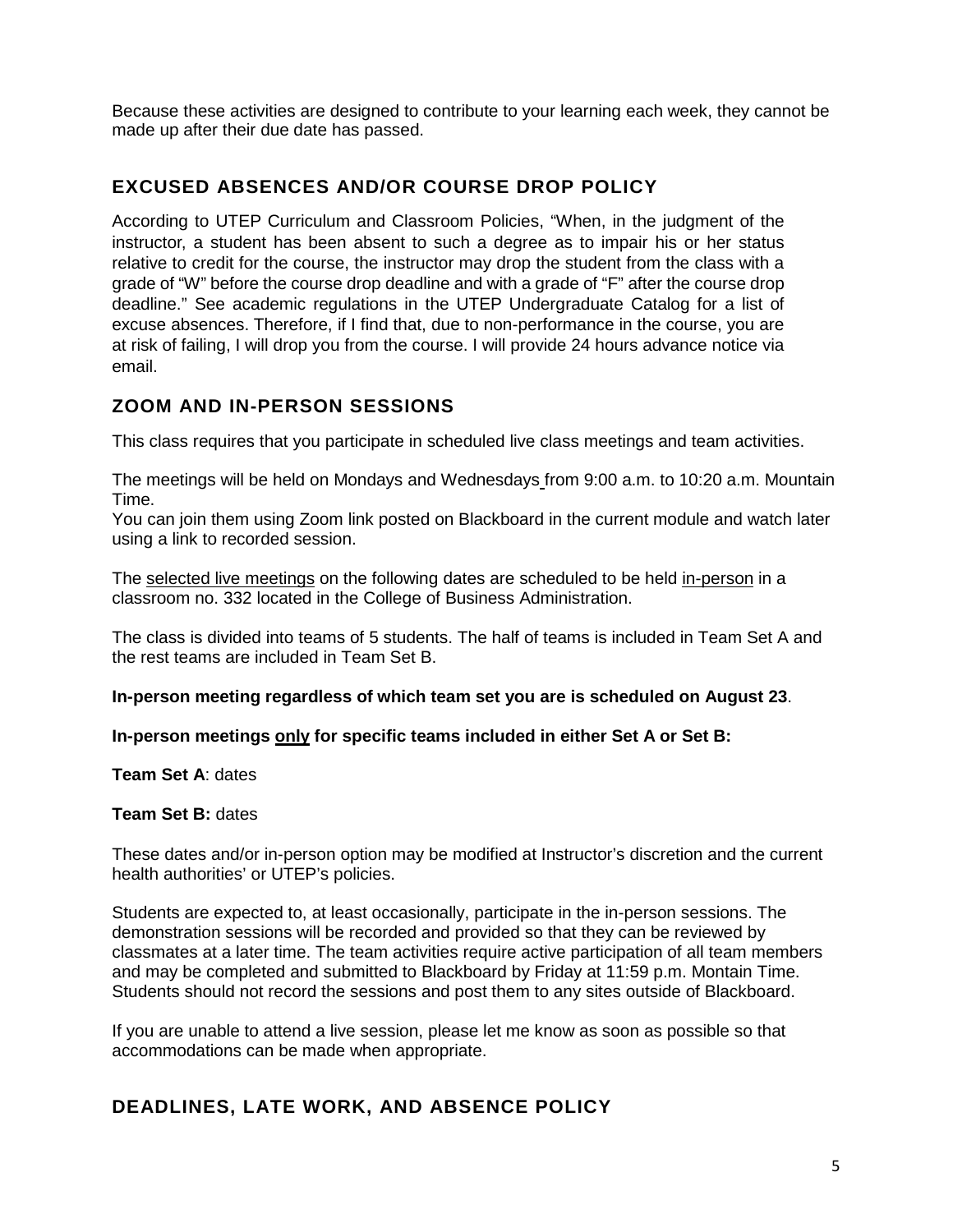Quiz, Discussion, and Group Assignments

• All quizzes will be due on Mondays when we begin the new module at midnight (11:59 p.m. Mountain Time); all individual Discussion assignments will be due on Wednesdays at midnight (11:59 p.m. Mountain Time); team activities and assignments will be due on Fridays at midnight (11:59 p.m. Mountain Time). No late work will be accepted if the reason is not considered excusable.

Other Major Assignments

- Final Project will be due on Friday, ... at midnight (11:59 p.m. Mountain Time). No late work will be accepted if the reason is not considered excusable.
- Final Test will be available to complete on…. by….

### **MAKE-UP WORK**

Make-up work will be given *only* in the case of a *documented* emergency. Note that make-up work may be in a different format than the original work, may require more intensive preparation, and may be graded with penalty points. If you miss an assignment and the reason is not considered excusable, you will receive a zero. It is therefore important to reach out to me—in advance if at all possible—and explain with proper documentation why you missed a given course requirement. Once a deadline has been established for make-up work, no further extensions or exceptions will be granted.

### **ALTERNATIVE MEANS OF SUBMITTING WORK IN CASE OF TECHNICAL ISSUES**

I strongly suggest that you submit your work with plenty of time to spare in the event that you have a technical issue with the course website, network, and/or your computer. I also suggest you save all your work (answers to discussion points, quizzes, and essays) in a separate Word document as a back-up. This way, you will have evidence that you completed the work and will not lose credit. If you are experiencing difficulties submitting your work through the course website, please contact the UTEP Help Desk. You can email me your back-up document as a last resort.

### **INCOMPLETE GRADE POLICY**

Incomplete grades may be requested only in exceptional circumstances after you have completed at least half of the course requirements. Talk to me immediately if you believe an incomplete is warranted. If granted, we will establish a contract of work to be completed with deadlines.

#### **ACCOMMODATIONS POLICY**

The University is committed to providing reasonable accommodations and auxiliary services to students, staff, faculty, job applicants, applicants for admissions, and other beneficiaries of University programs, services and activities with documented disabilities in order to provide them with equal opportunities to participate in programs, services, and activities in compliance with sections 503 and 504 of the Rehabilitation Act of 1973, as amended, and the Americans with Disabilities Act (ADA) of 1990 and the Americans with Disabilities Act Amendments Act (ADAAA) of 2008. Reasonable accommodations will be made unless it is determined that doing so would cause undue hardship on the University. Students requesting an accommodation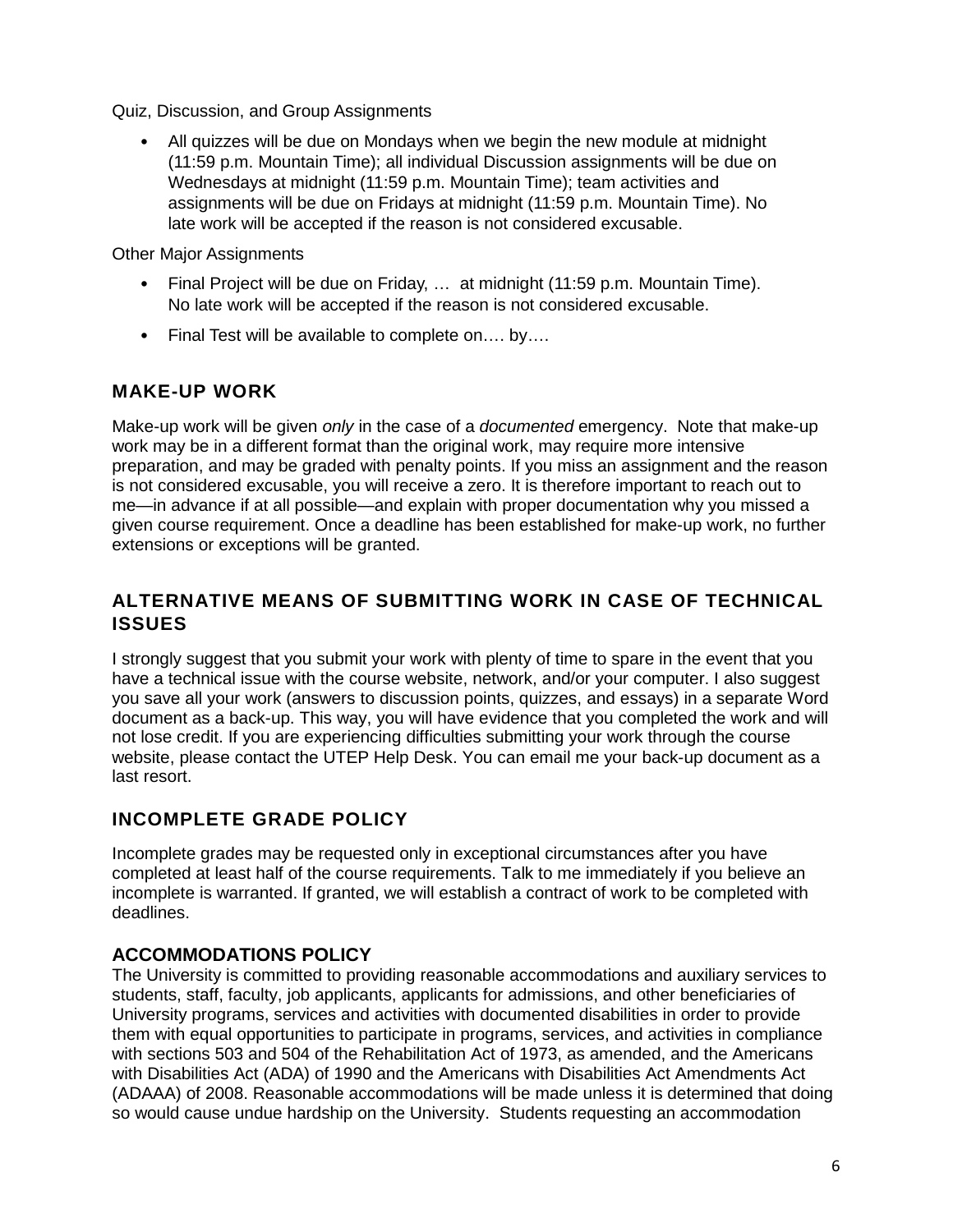based on a disability must register with the [UTEP Center for Accommodations and Support](https://www.utep.edu/student-affairs/cass/ada-policies/accommodations-for-individuals-with-disabilities%20.html)  [Services](https://www.utep.edu/student-affairs/cass/ada-policies/accommodations-for-individuals-with-disabilities%20.html) (CASS). Contact the Center for Accommodations and Support Services at 915-747- 5148, or email them at [cass@utep.edu,](mailto:cass@utep.edu) or apply for accommodations online via the [CASS](https://www.utep.edu/student-affairs/cass/aim/index.html)  [portal.](https://www.utep.edu/student-affairs/cass/aim/index.html)

# **SCHOLASTIC INTEGRITY**

Academic dishonesty is prohibited and is considered a violation of the UTEP Handbook of Operating Procedures. It includes, but is not limited to, cheating, plagiarism, and collusion. Cheating may involve copying from or providing information to another student, possessing unauthorized materials during a test, or falsifying research data on laboratory reports. Plagiarism occurs when someone intentionally or knowingly represents the words or ideas of another as ones' own. Collusion involves collaborating with another person to commit any academically dishonest act. Any act of academic dishonesty attempted by a UTEP student is unacceptable and will not be tolerated. All suspected violations of academic integrity at The University of Texas at El Paso must be reported to the Office of Student Conduct and Conflict Resolution (OSCCR) for possible disciplinary action. To learn more, please visit [HOOP: Student Conduct and Discipline.](https://admin.utep.edu/LinkClick.aspx?link=HOOP-Section+II.pdf&tabid=30181&mid=63285)

# **CLASS RECORDINGS**

The use of recordings will enable you to have access to class lectures, group discussions, and so on in the event you miss a synchronous or in-person class meeting due to illness or other extenuating circumstance. Our use of such technology is governed by the Federal Educational Rights and Privacy Act (FERPA) and UTEP's acceptable-use policy. A recording of class sessions will be kept and stored by UTEP, in accordance with FERPA and UTEP policies. Your instructor will not share the recordings of your class activities outside of course participants, which include your fellow students, teaching assistants, or graduate assistants, and any guest faculty or community-based learning partners with whom we may engage during a class session. **You may not share recordings outside of this course.** Doing so may result in disciplinary action.

# **TEST PROCTORING SOFTWARE**

Two course assessments (quizzes) will make use of Respondus Lock Down Browser and Respondus Monitor inside of Blackboard to promote academic integrity. You are encouraged to learn more about how to use these programs prior to the first test.

Please review the following guidelines:

- The assessments will only be available at the times identified on the course calendar.
- You may take the quiz at any time on Monday at 12:00 a.m.-11:59 p.m. Mountain Time.
- A reliable Internet connection is essential to completing the quiz. If you must go to a location to take the quiz (such as the library), be sure to follow their health and safety requirements.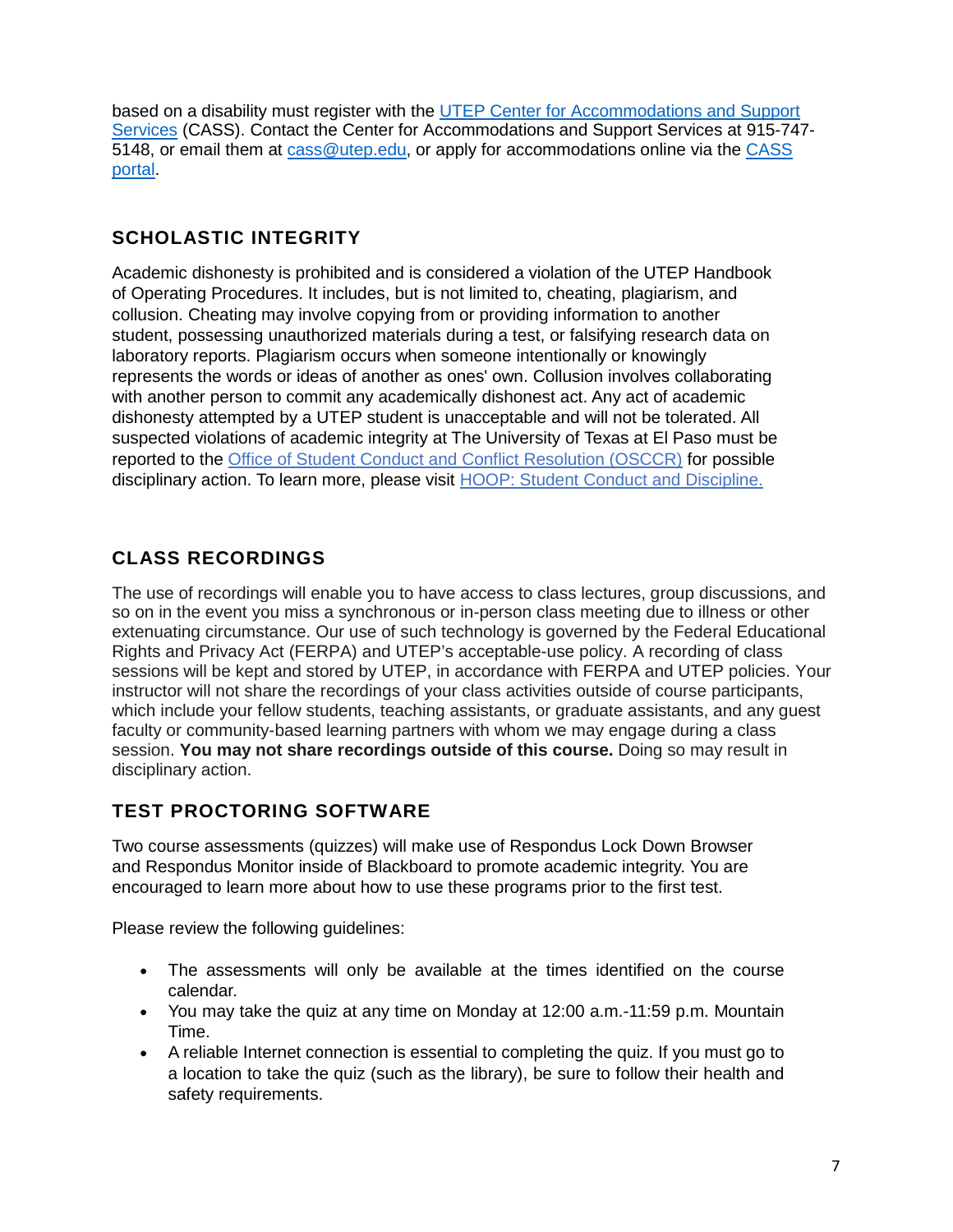- You have 1 attempts to take the quiz. Once the window closes, your answers will be saved, and no changes can be made.
- Respondus Lockdown Browser will require that all internet tabs are closed prior to the start of the test.
- Respondus Monitor requires a webcam and microphone.
- You will be required to show the webcam your student ID prior to the start of the test.
- Your face should be completely visible during the quiz. Blocking the camera will disable the quiz.
- No notes or textbook materials are permitted during the quiz. Respondus Monitor requires you to take a video of your surrounding area (desk, chair, walls, etc.)
- You should not have conversations with other people and/or leave and return to the area during the quiz.

### **COPYRIGHT STATEMENT FOR COURSE MATERIALS**

All materials used in this course are protected by copyright law. The course materials are only for the use of students currently enrolled in this course and only for the purpose of this course. They may not be further disseminated.

# **COVID-19 PRECAUTIONS**

Please stay home if you have been diagnosed with COVID-19 or are experiencing COVID-19 symptoms. If you are feeling unwell, please let me know as soon as possible, so that we can work on appropriate accommodations. If you have tested positive for COVID-19, you are encouraged to report your results to [covidaction@utep.edu,](mailto:covidaction@utep.edu) so that the Dean of Students Office can provide you with support and help with communication with your professors. The Student Health Center is equipped to provide COVID 19 testing.

The Center for Disease Control and Prevention recommends that people in areas of substantial or high COVID-19 transmission wear face masks when indoors in groups of people. The best way that Miners can take care of Miners is to get the vaccine. If you still need the vaccine, it is widely available in the El Paso area, and will be available at no charge on campus during the first week of classes. For more information about the current rates, testing, and vaccinations, please visit [epstrong.org](https://www.epstrong.org/)

# **Course Resources**: Where you can go for assistance

UTEP provides a variety of student services and support: Technology Resources

• [Help Desk:](https://www.utep.edu/irp/technologysupport/) Students experiencing technological challenges (email, Blackboard, software, etc.) can submit a ticket to the UTEP Helpdesk for assistance. Contact the Helpdesk via phone, email, chat, website, or in person if on campus.

Academic Resources